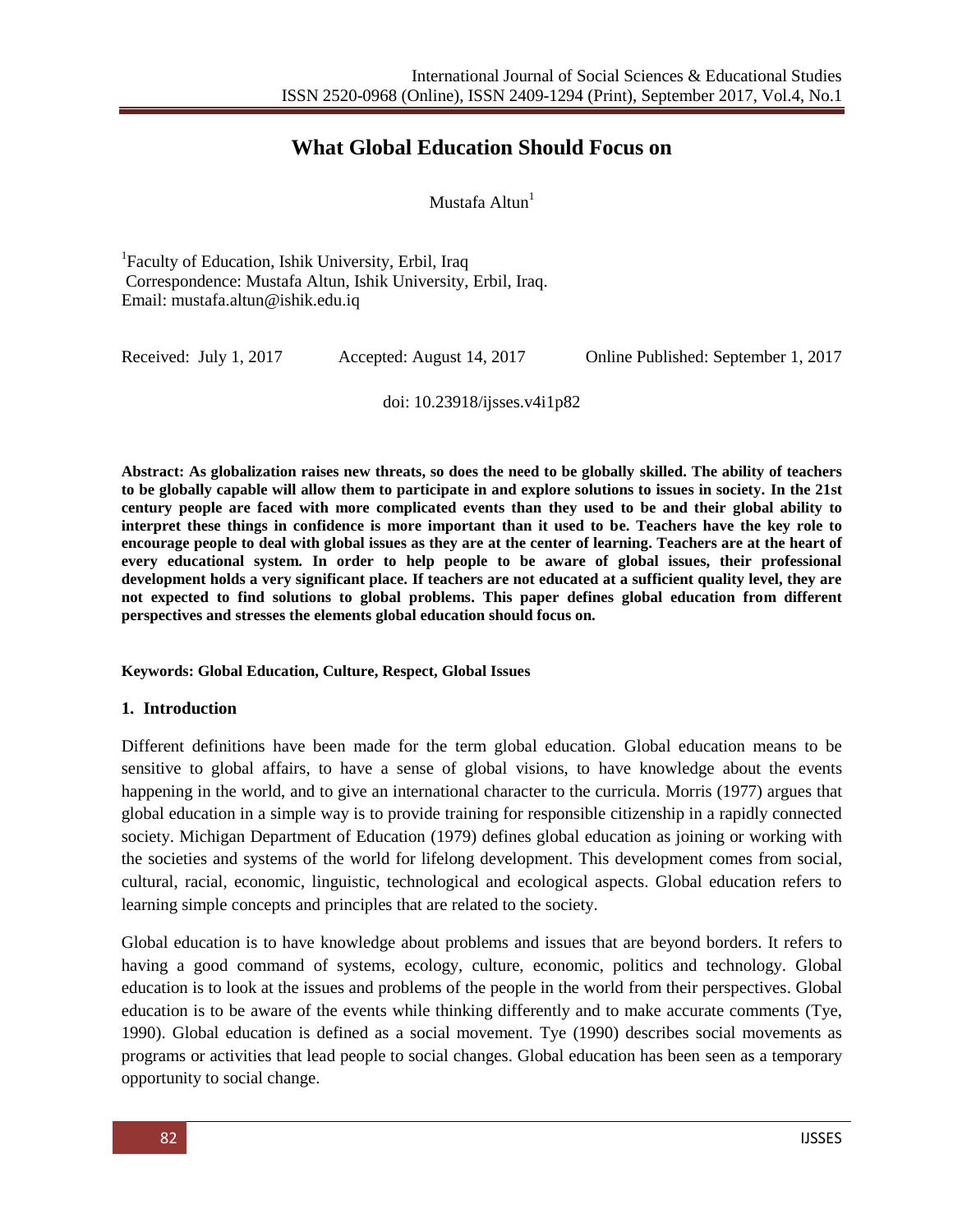#### **2. What Global Education Should Focus on**

Ludwig (1977) defines global education as daily facts, and argues that global education should include the following aspects:

- 1. The role of the America in world relations and the situation of the world
- 2. Information about places of the world
- 3. Information about languages and cultures of people
- 4. Information about the contributions and experiences of the people

The relationship between countries and people and to have sufficient amount of information about them is a prior issue in global education. This information plays a role for the individuals to know about other people and their cultures. Anderson (1979) describes global education as a method to better prepare human and global citizenship and to make changes to the social content of education. Frequently repeated concepts in global education are:

a. Attitude

- b. Information
- c. Talents

These terms need to be better interpreted to understand the term global education. We can summarize the elements of these concepts as:

| Attitude    | information about the world                |
|-------------|--------------------------------------------|
|             | the relationship between places and people |
|             | respect for others                         |
|             | respect for culture                        |
|             | all people belong to the same world        |
|             |                                            |
| Information | about the changing world                   |
|             | changes and disagreements                  |
|             | other cultures                             |
|             | global issues                              |
|             | international days                         |
|             |                                            |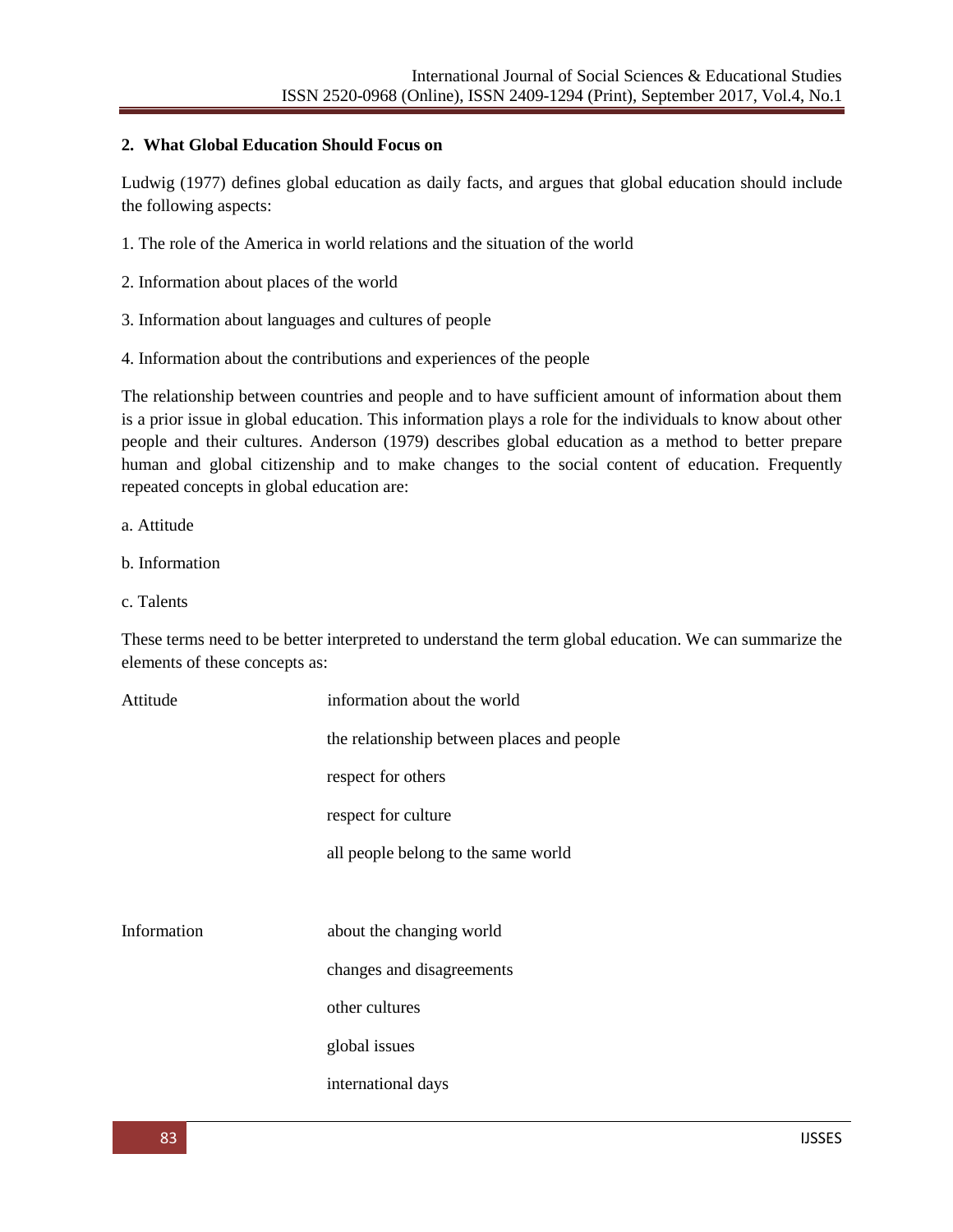Skills foreign language relations between cultures information process alternative planning for the future respond to changes making decisions make judgments make an impression

Global education is simply being well aware that there are other people with their own languages and cultures in the world and living with them in harmony through promoting mutual understanding. Individuals need to change their attitudes towards others and need to collect information about their cultures and values, and finally they need to develop skills to embrace the changes for the establishment of a tolerant society.

Long and King (1964) define the elements that global education should focus on:

- $\triangleright$  respect for different cultures
- $\triangleright$  respect for others
- $\triangleright$  feeling responsibility for human and nation roles

What should be taught in global education is a point that should be dealt with. Anderson (1979) argues that the human factor must be studied, and Long and King (1964) argue that the events in the world, why they originate, and what solutions and proposals should be found for them should be included in global education. Brodbelt (1979) suggests that critical issues must be at the center of global education. Anderson (1979) argues that global education should target the following aspects:

- $\triangleright$  Encourage people participate in global issues
- $\triangleright$  Encourage people to make decisions
- $\triangleright$  Encourage people to make judgments
- $\triangleright$  Encourage people to be more effective

Merryfield (1998) seeks to address the goals of global education:

- $\triangleright$  being aware of global and local ties and fighting for human rights
- $\triangleright$  be able to decide your own press
- $\triangleright$  struggling for social justice
- $\triangleright$  striving for a better life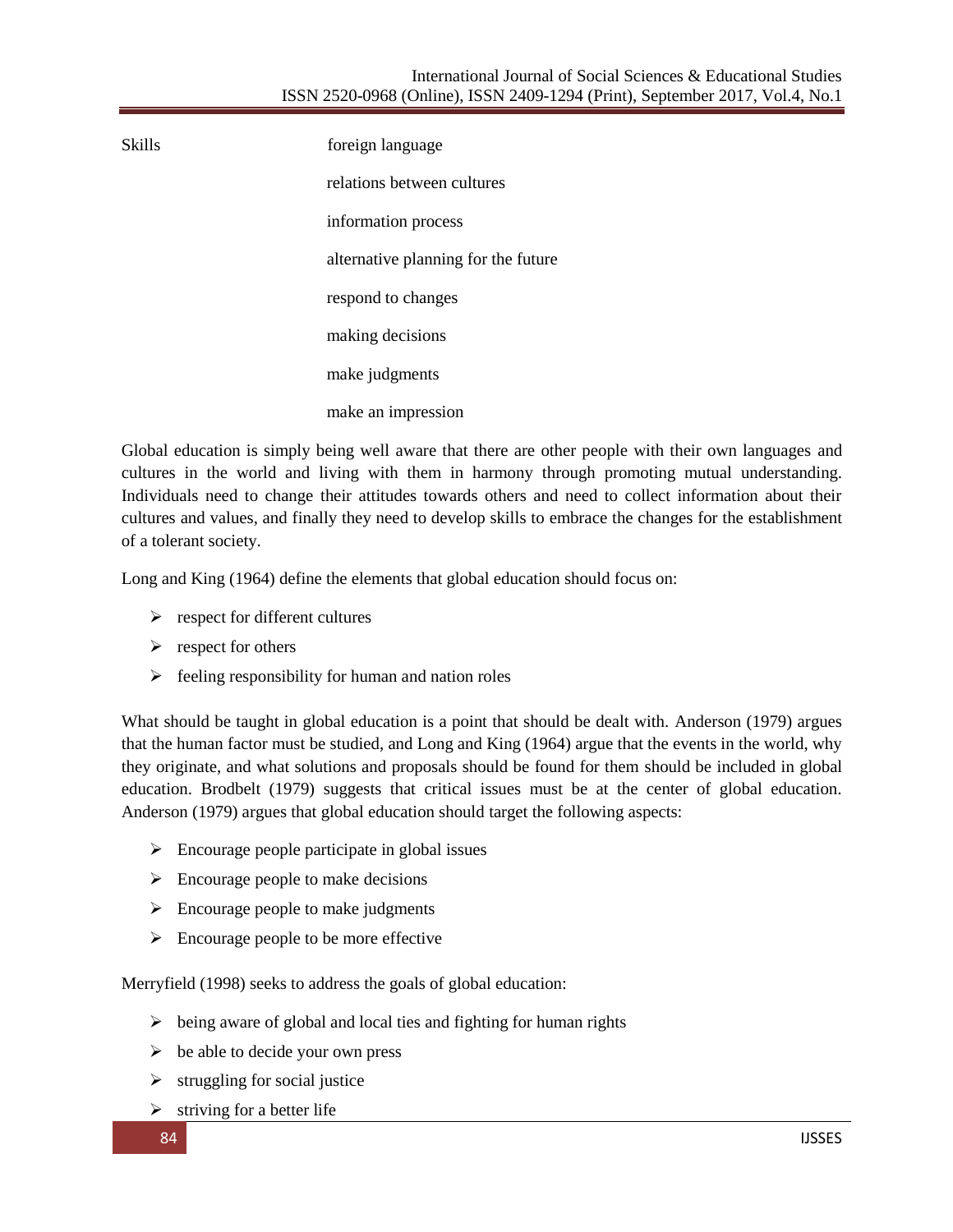- $\triangleright$  strengthening relationships among people
- $\triangleright$  being aware of global content
- $\triangleright$  to give people the ability to think

Global education aims to develop inter-community relations to create respect and tolerance. Individuals need to live responsibly in the community and education is the best way to help people become aware of differences and create a setting in which they learn about diversity. Merryfield (1990) argues that teachers should prepare themselves for global education and they are in need of talent and intelligence to teach the following concepts:

a. The concept of mutual solidarity and interdependence as a system

b. Acceptance and respect of cultural differences, at the same time the confirmation of the differences and similarities between students and cultures

c. Being aware that student decisions can be influenced by global influences

This idea emphasizes the need for teachers to have a global perspective. The global education field offers many proposals to the teachers who prepare themselves for the global perspective. The most popular model is the Hanvey Model (1976). This model is the most commonly used model in American schools. The Bo model offers three major tips to teachers on how to teach with a global perspective:

- a. To teach philosophy and purpose of Hanvey Model
- b. To improve global perspective by using evolving global activities
- c. To make an individual's or a nation's ideas a world view

The Hanvey model is an effective teacher training model. It has mainly two objectives.

a. Making the content of the school global

b. Developing an effective strategy for assessing the learning outcomes of the students

Hanvey argues that this model needs to be addressed in different areas for better presentation. First, Hanvey stresses the need to understand the different aspects of different people and nations. Hanvey claims that these views constituted the beliefs and assumptions of the individual. These values are shaped by extreme influences and will continue to be shaped. Since different opinions cannot be accepted by everyone and can be quite different from our thoughts, it is necessary to examine the conflicts, and these differences should be respected. Classroom activities may include texts containing prejudice, discrimination, and racism. In this case, tolerance should be taught. At the same time, it should be emphasized that there are different views and they should be respected. Teachers should be aware of the differences in the practices and ideas in a society.